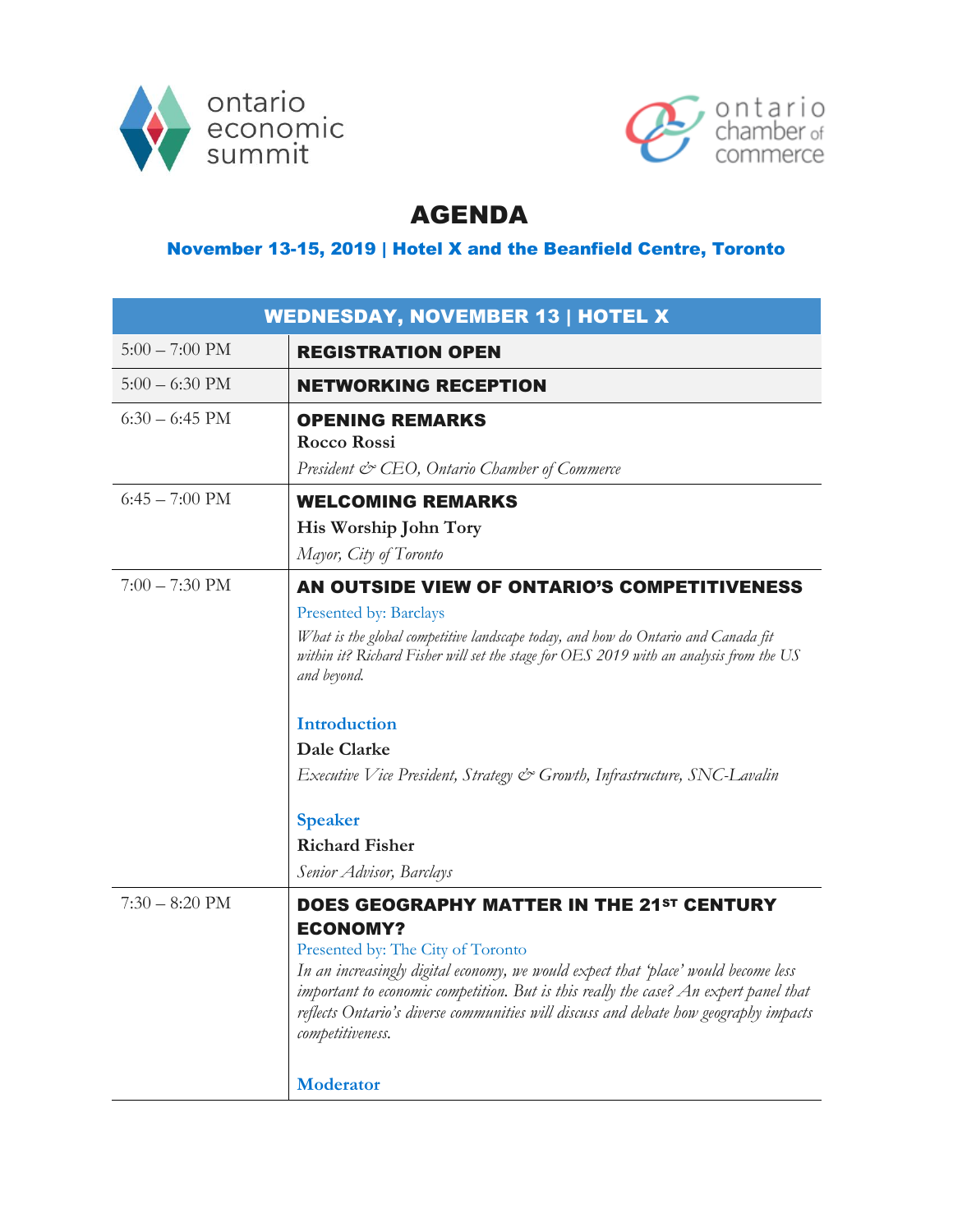



|                  | <b>Mike Williams</b>                                             |
|------------------|------------------------------------------------------------------|
|                  | General Manager, Economic Development & Culture, City of Toronto |
|                  |                                                                  |
|                  | <b>Speakers</b>                                                  |
|                  | Don Duval                                                        |
|                  | Chief Executive Officer, NORCAT                                  |
|                  |                                                                  |
|                  | <b>Rusul Alrubail</b>                                            |
|                  | Executive Director, Parkdale Centre for Innovation               |
|                  |                                                                  |
|                  | <b>Robert Asselin</b>                                            |
|                  | Senior Director, Public Policy, BlackBerry                       |
|                  |                                                                  |
|                  | <b>Jan Kestle</b>                                                |
|                  | President & CEO, Environics Analytics                            |
| $8:20 - 8:30$ PM | <b>CLOSING REMARKS</b>                                           |
|                  |                                                                  |
|                  | <b>Rocco Rossi</b>                                               |
|                  | President & CEO, Ontario Chamber of Commerce                     |

| <b>THURSDAY, NOVEMBER 14   BEANFIELD CENTRE</b> |                                                                                                                                                                     |
|-------------------------------------------------|---------------------------------------------------------------------------------------------------------------------------------------------------------------------|
| $8:00 AM - 9:30 PM$                             | <b>REGISTRATION OPEN</b>                                                                                                                                            |
| $8:00 - 9:00$ AM                                | <b>BREAKFAST</b>                                                                                                                                                    |
| $9:00 - 9:05$ AM                                | <b>WELCOMING REMARKS</b>                                                                                                                                            |
|                                                 | Murad Bhimani                                                                                                                                                       |
|                                                 | Partner, Regional Leader Public Companies, MNP                                                                                                                      |
|                                                 | Chair Elect, Board of Directors, Ontario Chamber of Commerce                                                                                                        |
| $9:10-10:00$ AM                                 | <b>FEDERAL ELECTION DEBRIEF</b>                                                                                                                                     |
|                                                 | Presented by: Waste Connections of Canada                                                                                                                           |
|                                                 | What does the outcome of the federal election mean for business? Join Perrin Beatty<br>and Vassy Kapelos for a dynamic, off-the-cuff analysis of Canadian politics. |
|                                                 |                                                                                                                                                                     |
|                                                 | <b>Speakers</b>                                                                                                                                                     |
|                                                 | <b>Vassy Kapelos</b>                                                                                                                                                |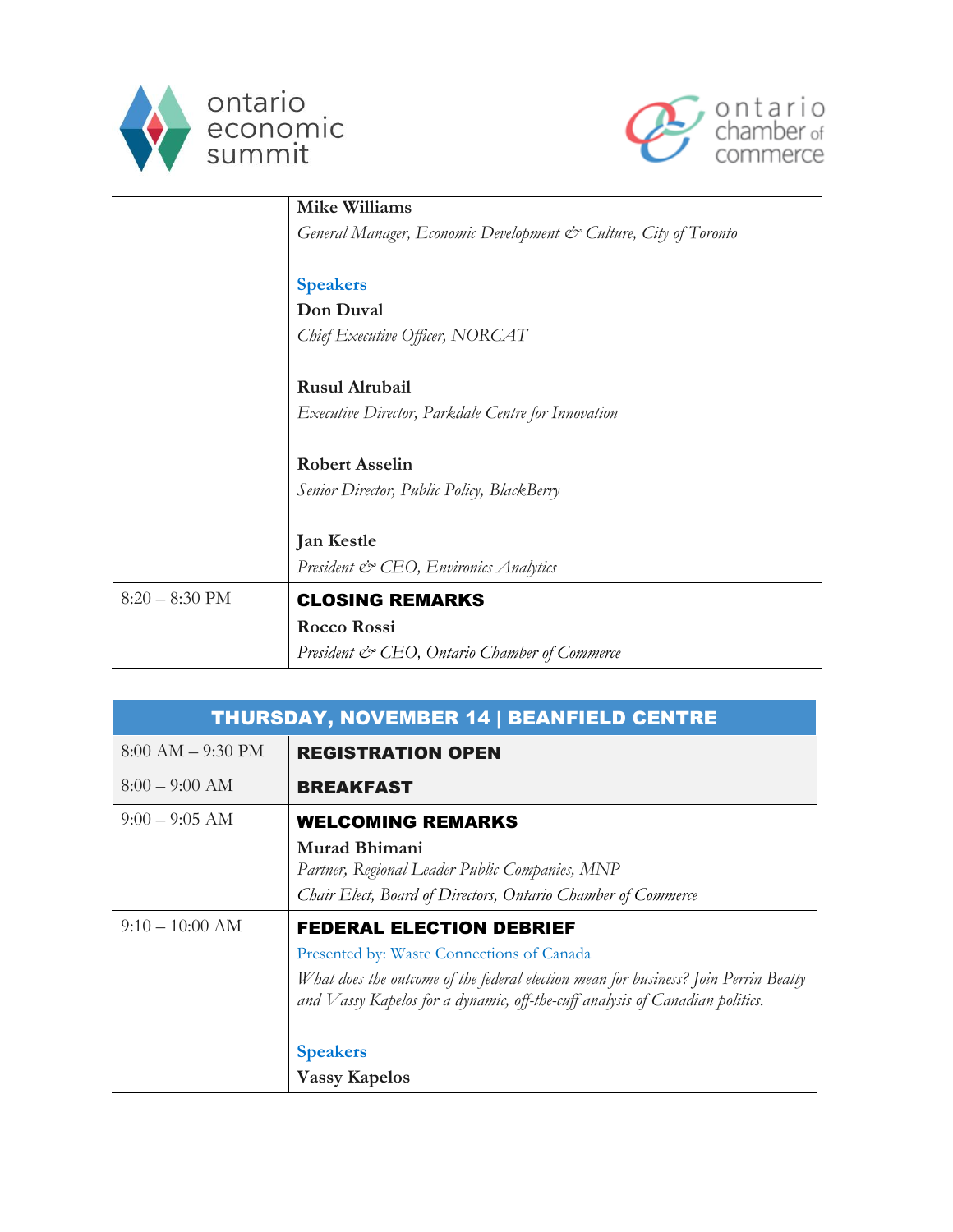



|                            | Host, Power & Politics, CBC News Network                                                                                                                                                                                                                                                                                                                                                                                                                                                                                                                                                                                                     |
|----------------------------|----------------------------------------------------------------------------------------------------------------------------------------------------------------------------------------------------------------------------------------------------------------------------------------------------------------------------------------------------------------------------------------------------------------------------------------------------------------------------------------------------------------------------------------------------------------------------------------------------------------------------------------------|
|                            | <b>Perrin Beatty</b><br>President & CEO, Canadian Chamber of Commerce                                                                                                                                                                                                                                                                                                                                                                                                                                                                                                                                                                        |
| $10:00 - 10:30$ AM         | <b>CANADA IN A TIME OF GEOPOLITICAL UNCERTAINTY</b><br>Presented by: OMERS<br>Trade war across the Pacific, political crisis on both sides of the Atlantic, economic<br>slowdown everywhere - how can Canadians understand and protect themselves from<br>a world in turmoil?                                                                                                                                                                                                                                                                                                                                                                |
|                            | <b>Introduction</b><br><b>Chris Morley</b><br>Vice President, OMERS                                                                                                                                                                                                                                                                                                                                                                                                                                                                                                                                                                          |
|                            | <b>Speaker</b><br>David Frum<br>Senior Editor, The Atlantic                                                                                                                                                                                                                                                                                                                                                                                                                                                                                                                                                                                  |
| $10:30 - 11:00$ AM         | <b>NETWORKING BREAK</b>                                                                                                                                                                                                                                                                                                                                                                                                                                                                                                                                                                                                                      |
| $11:00 - 12:00 \text{ PM}$ | THE NEXT BIG IDEA PITCH SESSION<br>Presented by: University of Toronto<br>Our province is a global leader in areas like AI and advanced manufacturing, but<br>what's next on the innovation horizon and how will it make Ontario more<br>competitive? Four established and emerging sector leaders will each make a pitch for<br>how a hypothetical \$100-million public investment could drive the province's<br>economy $-$ and it's up to the audience to decide on a winner.<br><b>Moderator</b><br>Dr. Christine Allen<br>Associate Vice-President and Vice-Provost, Strategic Initiatives, University of<br>Toronto<br><b>Speakers</b> |
|                            | <b>Goldie Nejat</b><br>Canada Research Chair in Robots for Society                                                                                                                                                                                                                                                                                                                                                                                                                                                                                                                                                                           |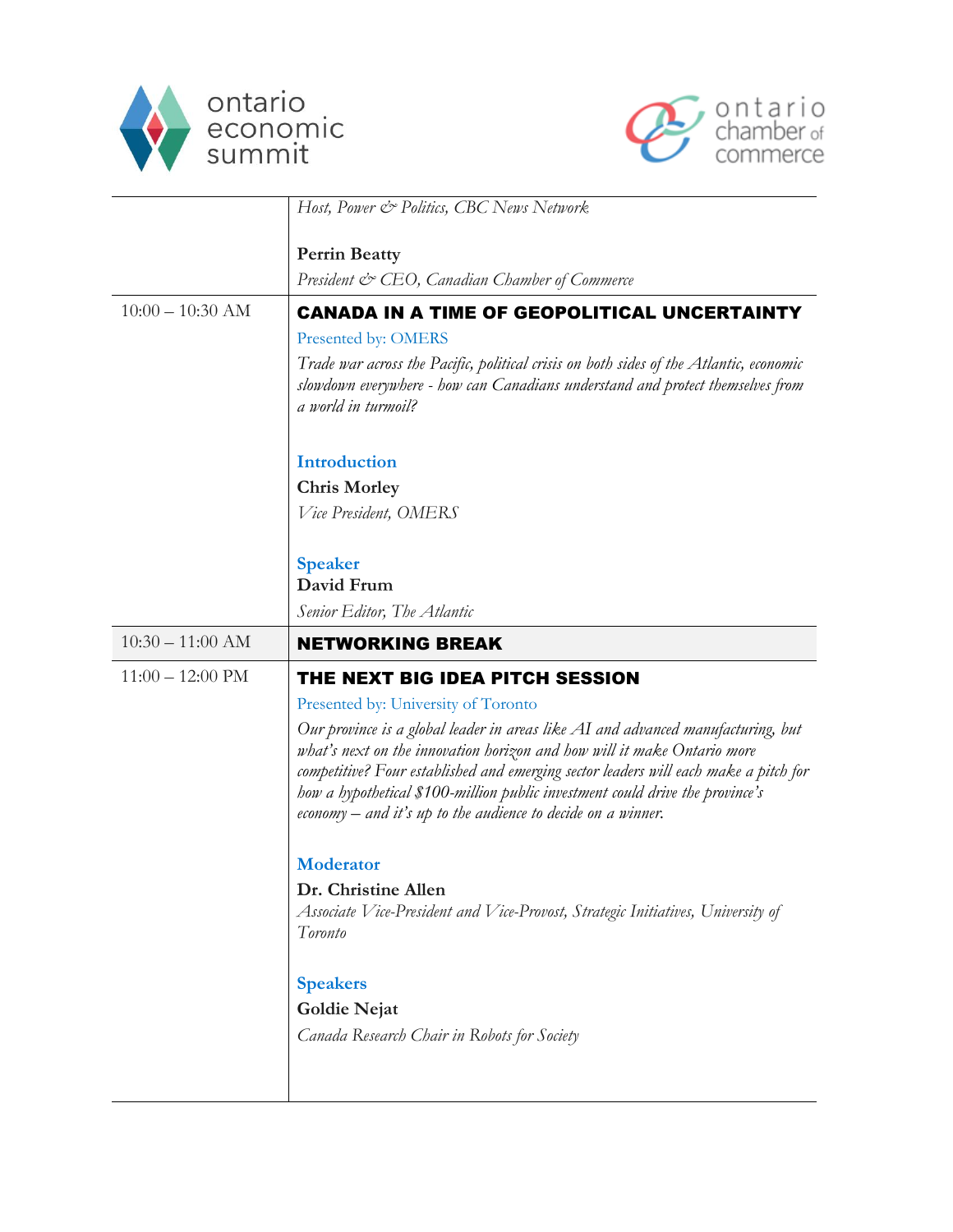



|                           | Allen Lau                                                                                                                                                                                                                                                                                                                                                    |
|---------------------------|--------------------------------------------------------------------------------------------------------------------------------------------------------------------------------------------------------------------------------------------------------------------------------------------------------------------------------------------------------------|
|                           | Founder and CEO, Wattpad                                                                                                                                                                                                                                                                                                                                     |
|                           | Hani Naguib                                                                                                                                                                                                                                                                                                                                                  |
|                           | Director, Toronto Institute for Advanced Manufacturing                                                                                                                                                                                                                                                                                                       |
|                           | <b>Anne Koven</b>                                                                                                                                                                                                                                                                                                                                            |
|                           | Executive Director, Mass Timber Institute                                                                                                                                                                                                                                                                                                                    |
| $12:00 - 1:00 \text{ PM}$ | <b>LUNCH</b>                                                                                                                                                                                                                                                                                                                                                 |
| $1:00 - 1:50 \text{ PM}$  | <b>ONTARIO'S SCALE-UP CHALLENGE</b>                                                                                                                                                                                                                                                                                                                          |
|                           | Presented by: Bruce Power                                                                                                                                                                                                                                                                                                                                    |
|                           | Ontario excels in research, innovation, and entrepreneurship, but many of our<br>start-ups and SMEs struggle to scale. Hear from both investors and founders – the<br>"deep pockets and deep ambition" – as they explain what's at the heart of our<br>scale-up challenge and what industry, government, and post-secondary institutions<br>can do about it. |
|                           | <b>Introduction</b>                                                                                                                                                                                                                                                                                                                                          |
|                           | <b>James Scongack</b>                                                                                                                                                                                                                                                                                                                                        |
|                           | Executive Vice President, Corporate Affairs & Operational Services, Bruce<br>Power                                                                                                                                                                                                                                                                           |
|                           | <b>Moderator</b>                                                                                                                                                                                                                                                                                                                                             |
|                           | <b>Kim Furlong</b>                                                                                                                                                                                                                                                                                                                                           |
|                           | Chief Executive Officer, Canadian Venture Capital & Private Equity<br>Association                                                                                                                                                                                                                                                                            |
|                           | <b>Speakers</b>                                                                                                                                                                                                                                                                                                                                              |
|                           | W. Brett Wilson                                                                                                                                                                                                                                                                                                                                              |
|                           | Entrepreneur & Philanthropist                                                                                                                                                                                                                                                                                                                                |
|                           | <b>Bruce Croxon</b><br>Managing Partner, Round 13 Capital<br>TV Co-host, The Disruptors                                                                                                                                                                                                                                                                      |
|                           | Nishaant Sangaavi                                                                                                                                                                                                                                                                                                                                            |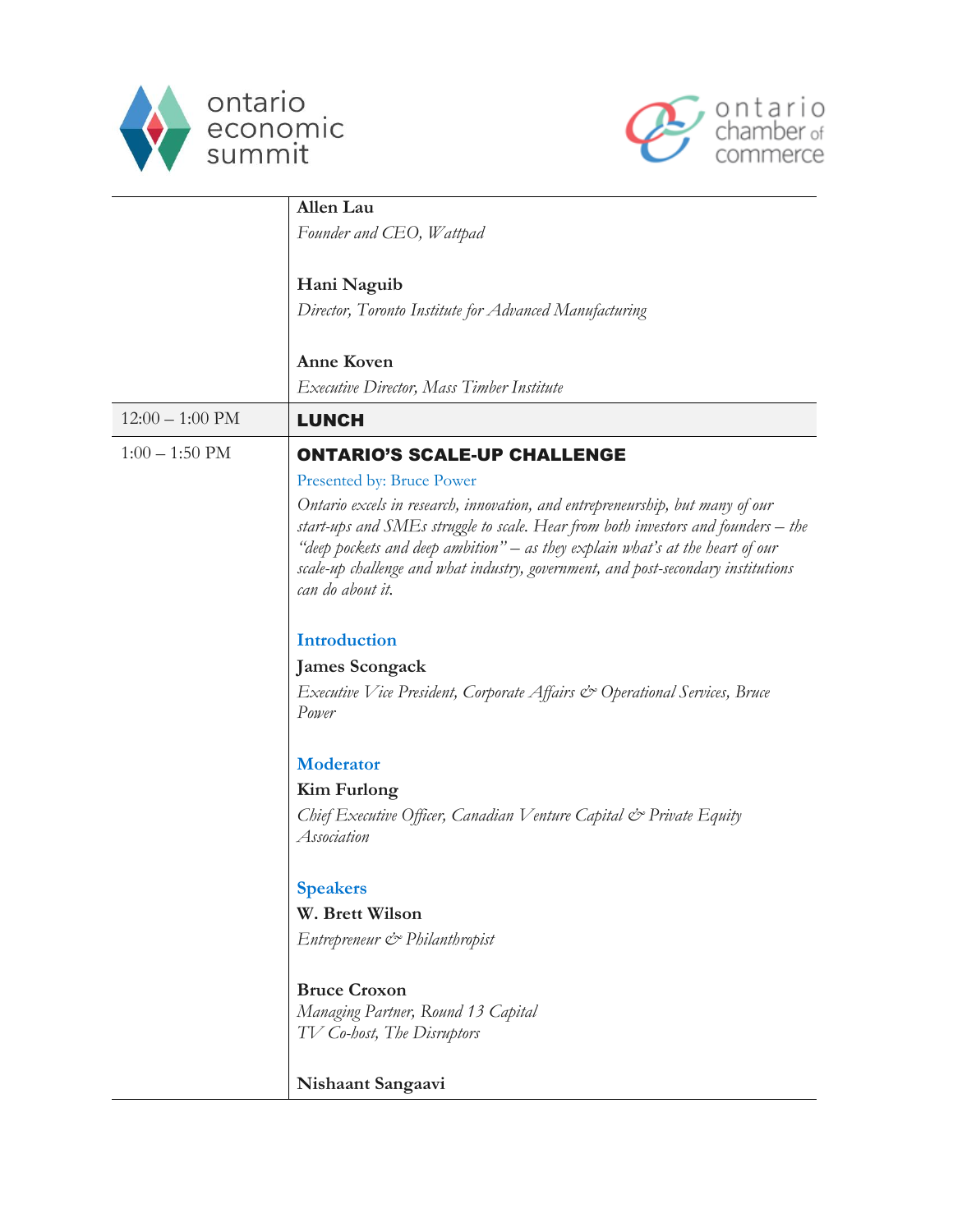



|                          | $Co\text{-}Fomder \text{ }c\text{*}$ CEO, energy X Solutions                                                                                                                                                                                                                                                                                                                                          |
|--------------------------|-------------------------------------------------------------------------------------------------------------------------------------------------------------------------------------------------------------------------------------------------------------------------------------------------------------------------------------------------------------------------------------------------------|
|                          |                                                                                                                                                                                                                                                                                                                                                                                                       |
|                          | Jenise Lee<br>Founder & CEO, PurPicks                                                                                                                                                                                                                                                                                                                                                                 |
| $2:00 - 2:30$ PM         | <b>NETWORKING BREAK</b>                                                                                                                                                                                                                                                                                                                                                                               |
| $2:30 - 3:15$ PM         | TRADE OPPORTUNITIES IN THE EU AND PACIFIC<br>Presented by: Greater Toronto Airports Authority (GTAA)<br>Uncertainty south of the border is threatening the Canadian free trade status quo.<br>Hear from two of our greatest partners why the Pacific region and the EU are markets<br>ripe with opportunity, and why Ontario is a competitive place for their companies to<br>invest and do business. |
|                          | Introduction                                                                                                                                                                                                                                                                                                                                                                                          |
|                          | <b>Hillary Marshall</b>                                                                                                                                                                                                                                                                                                                                                                               |
|                          | Vice President, Stakeholder Relations & Communications, Greater Toronto<br>Airports Authority (GTAA)                                                                                                                                                                                                                                                                                                  |
|                          | Moderator                                                                                                                                                                                                                                                                                                                                                                                             |
|                          | <b>Wendy Cukier</b>                                                                                                                                                                                                                                                                                                                                                                                   |
|                          | Professor, Entrepreneurship & Strategy, Ted Rogers School of Management<br>Founder & Academic Director, Diversity Institute, Ryerson University                                                                                                                                                                                                                                                       |
|                          | <b>Speakers:</b>                                                                                                                                                                                                                                                                                                                                                                                      |
|                          | <b>Takako Ito</b>                                                                                                                                                                                                                                                                                                                                                                                     |
|                          | Consul-General of Japan in Toronto                                                                                                                                                                                                                                                                                                                                                                    |
|                          | <b>Brice de Schietere</b>                                                                                                                                                                                                                                                                                                                                                                             |
|                          | Deputy Head of Mission, EU Delegation to Canada                                                                                                                                                                                                                                                                                                                                                       |
| $3:15 - 4:00 \text{ PM}$ | <b>EVOLVING ALONGSIDE ARTIFICIAL INTELLIGENCE</b>                                                                                                                                                                                                                                                                                                                                                     |
|                          | Presented by: CPA Ontario                                                                                                                                                                                                                                                                                                                                                                             |
|                          | Ontario is an established hub of AI development, and remains at the forefront of<br>progress. Chartered Professional Accountants of Ontario (CPA Ontario) is<br>excited to lead an in-depth discussion about how business leaders can work<br>alongside cutting-edge technology to optimize their output, prepare for the future,<br>and keep Ontario a competitive force.                            |
|                          | <b>Moderator</b>                                                                                                                                                                                                                                                                                                                                                                                      |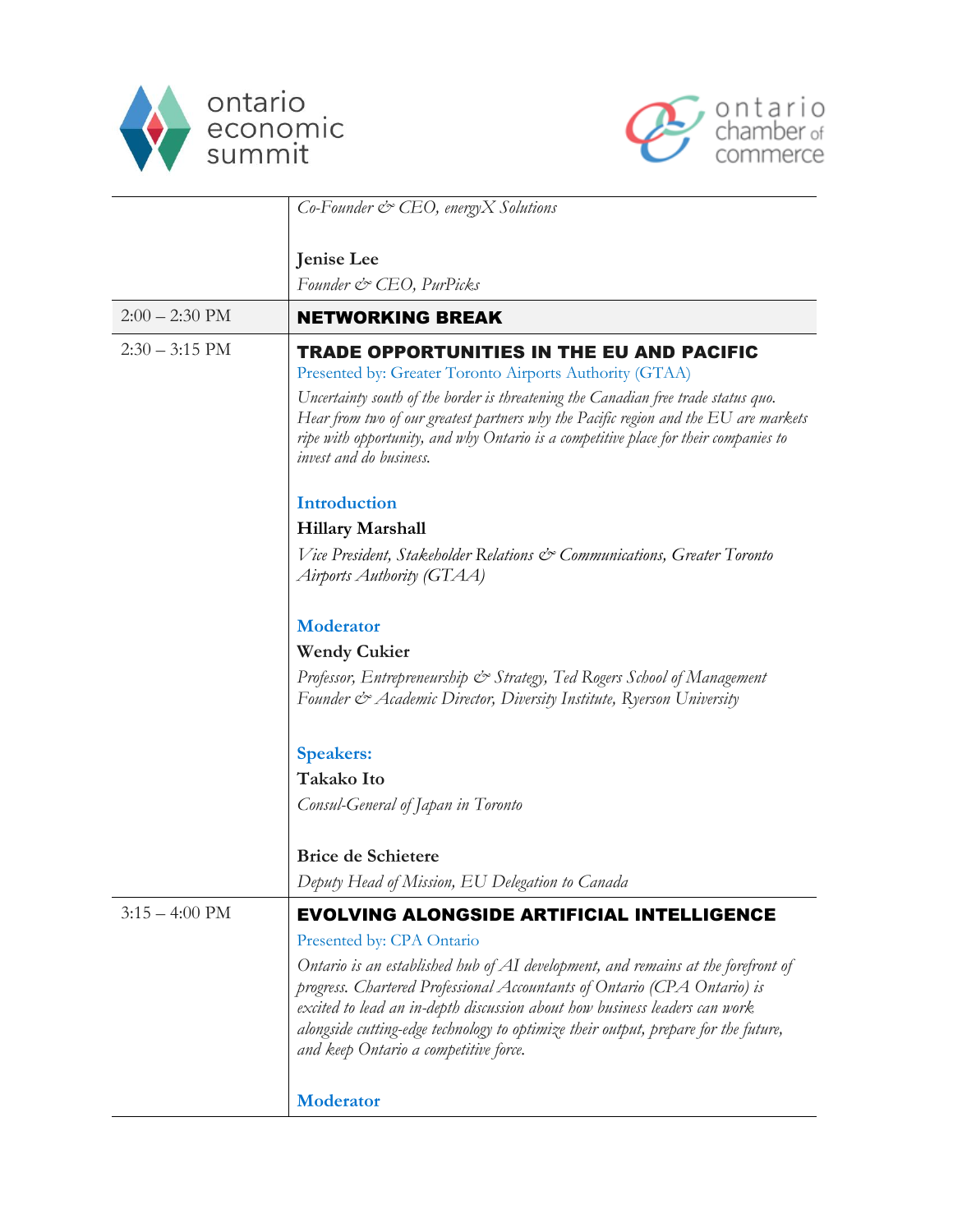



|                  | <b>Jesse Hirsh</b>                                                                                                                                                                                                                                           |
|------------------|--------------------------------------------------------------------------------------------------------------------------------------------------------------------------------------------------------------------------------------------------------------|
|                  | Futurist & Digital Strategist                                                                                                                                                                                                                                |
|                  |                                                                                                                                                                                                                                                              |
|                  | <b>Speakers</b>                                                                                                                                                                                                                                              |
|                  | Carol Wilding, FCPA, FCA                                                                                                                                                                                                                                     |
|                  | President & CEO, CPA Ontario                                                                                                                                                                                                                                 |
|                  | <b>Steve McCaughey, CPA, CMA</b>                                                                                                                                                                                                                             |
|                  | <b>Senior Consulting Partner, Deloitte</b>                                                                                                                                                                                                                   |
| $4:00 - 4:30$ PM | <b>REMARKS FROM DOUG FORD</b>                                                                                                                                                                                                                                |
|                  | Premier of Ontario                                                                                                                                                                                                                                           |
|                  | <b>Introduction</b>                                                                                                                                                                                                                                          |
|                  | Carol Wilding, FCPA, FCA                                                                                                                                                                                                                                     |
|                  | President & CEO, CPA Ontario                                                                                                                                                                                                                                 |
|                  | <b>Video Greetings</b>                                                                                                                                                                                                                                       |
|                  | Hon. Victor Fedeli                                                                                                                                                                                                                                           |
|                  | Minister of Economic Development, Job Creation and Trade, Government of<br>Ontario                                                                                                                                                                           |
| $4:30 - 4:45$ PM | <b>TRAVEL TIME</b>                                                                                                                                                                                                                                           |
| $4:45 - 6:00$ PM | <b>CABINET MINISTER ROUNDTABLES</b>                                                                                                                                                                                                                          |
|                  | Participating delegates will exchange policy ideas with senior government<br>representatives in a candid and in-camera group session.                                                                                                                        |
| $5:30 - 6:30$ PM | <b>NETWORKING LOUNGE</b>                                                                                                                                                                                                                                     |
| $6:30 - 9:30$ PM | <b>ONTARIO BUSINESS ACHIEVEMENT AWARDS</b>                                                                                                                                                                                                                   |
|                  | Celebrate the best in business at the Ontario Business Achievement Awards<br>(OBAAs). Now in its $37th$ year, the OBAAs celebrate incredible innovations and<br>accomplishments from all sectors, all sizes of business, and all corners of the<br>province. |

| FRIDAY, NOVEMBER 15   BEANFIELD CENTRE |                          |
|----------------------------------------|--------------------------|
| $8:00-11:00 AM$                        | <b>REGISTRATION OPEN</b> |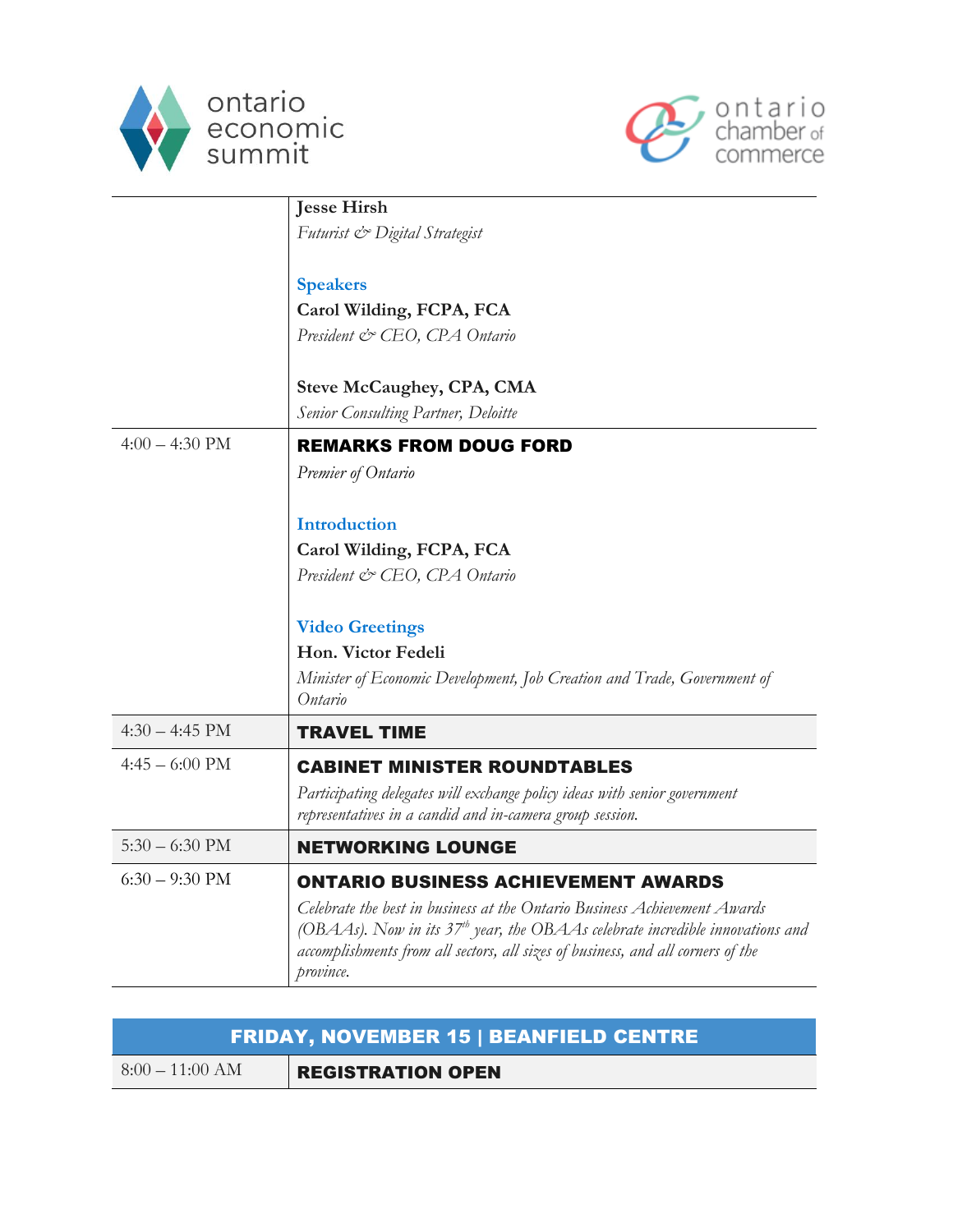



| $8:00 - 9:00$ AM  | <b>BREAKFAST</b>                                                                                                                                                                                                                                                                                                                                                                                                                                                                                                                |
|-------------------|---------------------------------------------------------------------------------------------------------------------------------------------------------------------------------------------------------------------------------------------------------------------------------------------------------------------------------------------------------------------------------------------------------------------------------------------------------------------------------------------------------------------------------|
| $9:00 - 9:05$ AM  | <b>WELCOMING REMARKS</b>                                                                                                                                                                                                                                                                                                                                                                                                                                                                                                        |
|                   | <b>Ashley Challinor</b>                                                                                                                                                                                                                                                                                                                                                                                                                                                                                                         |
|                   | Vice President, Policy, Ontario Chamber of Commerce                                                                                                                                                                                                                                                                                                                                                                                                                                                                             |
| $9:05 - 9:25$ AM  | <b>REMARKS FROM ANDREA HORWATH</b>                                                                                                                                                                                                                                                                                                                                                                                                                                                                                              |
|                   | Leader, Ontario's Official Opposition and NDP                                                                                                                                                                                                                                                                                                                                                                                                                                                                                   |
|                   | Presented by: the Ontario Real Estate Association (OREA)                                                                                                                                                                                                                                                                                                                                                                                                                                                                        |
|                   | <b>Introduction</b>                                                                                                                                                                                                                                                                                                                                                                                                                                                                                                             |
|                   | <b>Karen Cox</b>                                                                                                                                                                                                                                                                                                                                                                                                                                                                                                                |
|                   | President, OREA                                                                                                                                                                                                                                                                                                                                                                                                                                                                                                                 |
| $9:25 - 10:15$ AM | <b>JUST IN TIME TALENT: ADDRESSING FUTURE HUMAN</b><br><b>CAPITAL NEEDS IN ONTARIO TO MAINTAIN OUR</b><br><b>COMPETITIVE ADVANTAGE</b>                                                                                                                                                                                                                                                                                                                                                                                          |
|                   | Presented by: York University                                                                                                                                                                                                                                                                                                                                                                                                                                                                                                   |
|                   | Ontario is home to one of the most educated workforces in the world, but businesses<br>still face challenges with finding prospective employees with the right skills at the<br>right time in an increasingly competitive international market for talent. At the<br>same time, many workers are looking to retrain or upskill to respond to the<br>changing domestic economy. Panelists will discuss what is needed for Ontario to<br>maintain and build on its competitive advantage of having a highly skilled<br>workforce. |
|                   | <b>Moderator</b>                                                                                                                                                                                                                                                                                                                                                                                                                                                                                                                |
|                   | Rhonda L. Lenton                                                                                                                                                                                                                                                                                                                                                                                                                                                                                                                |
|                   | President & Vice-Chancellor, York University                                                                                                                                                                                                                                                                                                                                                                                                                                                                                    |
|                   | <b>Speakers</b>                                                                                                                                                                                                                                                                                                                                                                                                                                                                                                                 |
|                   | Angela Mondou                                                                                                                                                                                                                                                                                                                                                                                                                                                                                                                   |
|                   | President & CEO, Information Technology Association of Canada (ITAC)                                                                                                                                                                                                                                                                                                                                                                                                                                                            |
|                   | Suraj Gupta                                                                                                                                                                                                                                                                                                                                                                                                                                                                                                                     |
|                   | President & CEO, Rogue Insights Capital                                                                                                                                                                                                                                                                                                                                                                                                                                                                                         |
|                   | <b>Leah Nord</b>                                                                                                                                                                                                                                                                                                                                                                                                                                                                                                                |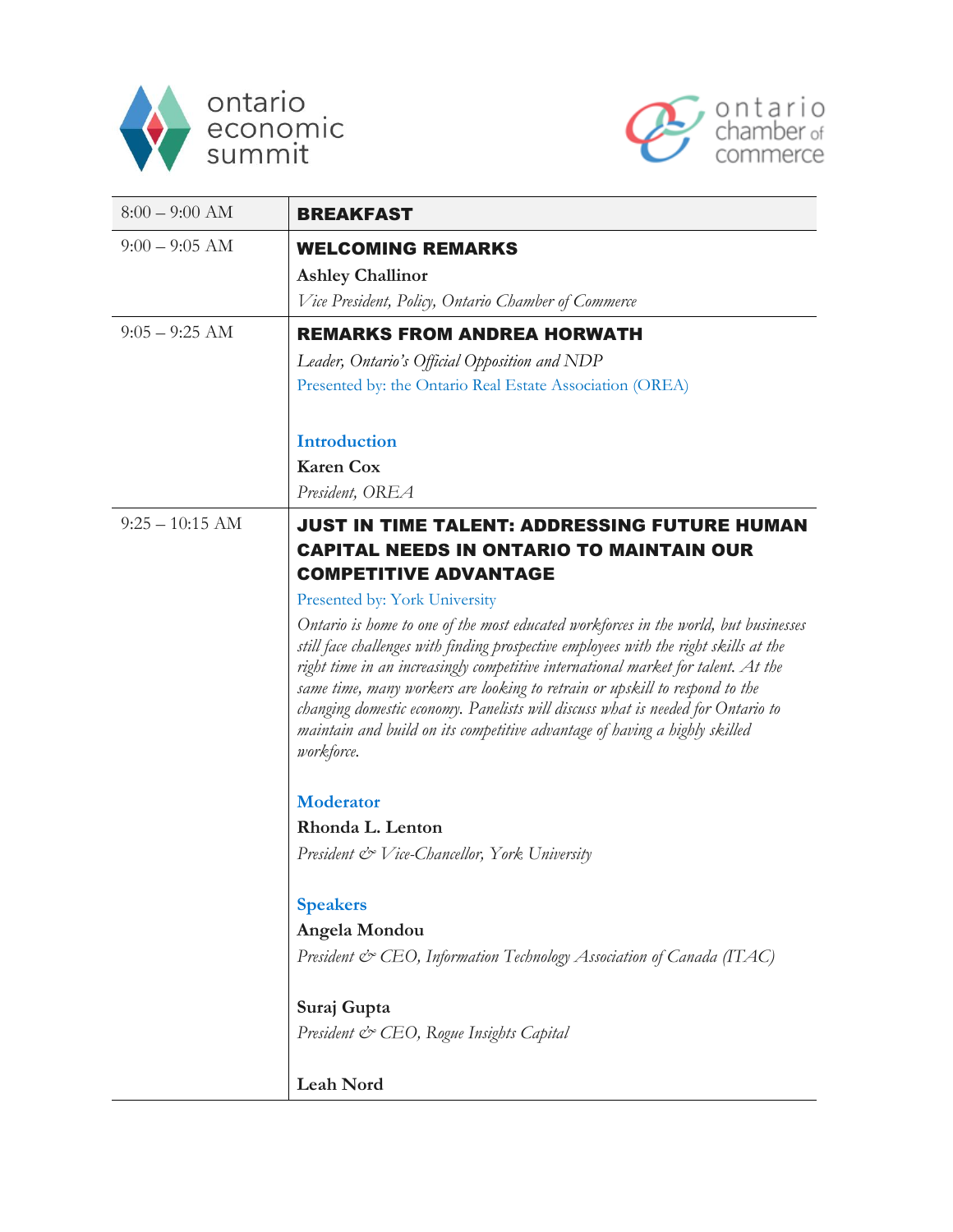



|                            | Director, Skills & Immigration Policy, Canadian Chamber of Commerce                                                                                                                                                                                                                                                                                                                                                                                                                                                                                                                                  |
|----------------------------|------------------------------------------------------------------------------------------------------------------------------------------------------------------------------------------------------------------------------------------------------------------------------------------------------------------------------------------------------------------------------------------------------------------------------------------------------------------------------------------------------------------------------------------------------------------------------------------------------|
| $10:15 - 10:45$ AM         | <b>FIRESIDE CHAT WITH ROD PHILLIPS</b>                                                                                                                                                                                                                                                                                                                                                                                                                                                                                                                                                               |
|                            | Ontario's Minister of Finance                                                                                                                                                                                                                                                                                                                                                                                                                                                                                                                                                                        |
|                            | <b>Introduction</b>                                                                                                                                                                                                                                                                                                                                                                                                                                                                                                                                                                                  |
|                            | <b>Joseph Mancinelli</b>                                                                                                                                                                                                                                                                                                                                                                                                                                                                                                                                                                             |
|                            | International Vice President and Regional Manager for Central and Eastern<br>Canada, LiUNA                                                                                                                                                                                                                                                                                                                                                                                                                                                                                                           |
|                            | In conversation with                                                                                                                                                                                                                                                                                                                                                                                                                                                                                                                                                                                 |
|                            | Rocco Rossi                                                                                                                                                                                                                                                                                                                                                                                                                                                                                                                                                                                          |
|                            | President & CEO, Ontario Chamber of Commerce                                                                                                                                                                                                                                                                                                                                                                                                                                                                                                                                                         |
| $10:45 - 11:15$ AM         | <b>NETWORKING BREAK</b>                                                                                                                                                                                                                                                                                                                                                                                                                                                                                                                                                                              |
| $11:15 - 12:05 \text{ PM}$ | SMASH THE STATUS QUO: HOW A GLOBAL MINDSET<br><b>CAN CONQUER THE INNOVATION ECONOMY</b>                                                                                                                                                                                                                                                                                                                                                                                                                                                                                                              |
|                            | Presented by: Ryerson University                                                                                                                                                                                                                                                                                                                                                                                                                                                                                                                                                                     |
|                            | Ontario is home to incredible innovators and ambitious entrepreneurs but has<br>struggled to convert our enterprises into global champions. Is the problem our<br>mindset? What common assumptions do we need to challenge in order to thrive in<br>the innovation economy? What can we learn from Canadian companies that have<br>become international successes by taking unique approaches to building their<br>markets? This panel will feature representatives from three diverse organizations<br>that have pushed boundaries, developed deep relationships, and done business<br>differently. |
|                            | <b>Moderator</b>                                                                                                                                                                                                                                                                                                                                                                                                                                                                                                                                                                                     |
|                            | <b>Steven N. Liss</b>                                                                                                                                                                                                                                                                                                                                                                                                                                                                                                                                                                                |
|                            | Vice President, Research and Innovation, Ryerson University                                                                                                                                                                                                                                                                                                                                                                                                                                                                                                                                          |
|                            | <b>Speakers</b>                                                                                                                                                                                                                                                                                                                                                                                                                                                                                                                                                                                      |
|                            | <b>Karen Greve Young</b>                                                                                                                                                                                                                                                                                                                                                                                                                                                                                                                                                                             |
|                            | CEO, Futurpreneur Canada                                                                                                                                                                                                                                                                                                                                                                                                                                                                                                                                                                             |
|                            | <b>Rupinder Singh</b>                                                                                                                                                                                                                                                                                                                                                                                                                                                                                                                                                                                |
|                            | Vice President, Systems Engineering, Cisco Canada                                                                                                                                                                                                                                                                                                                                                                                                                                                                                                                                                    |